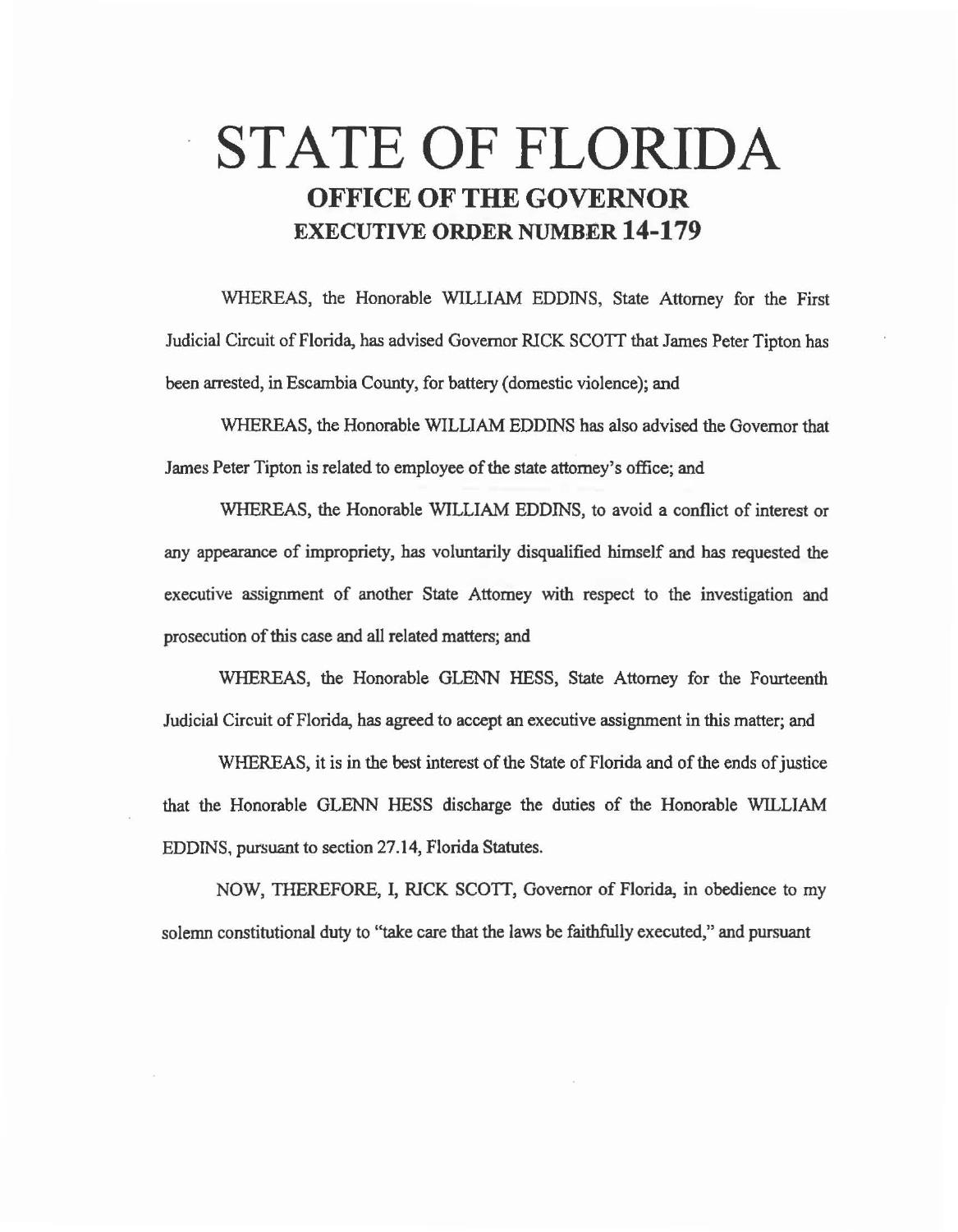to the Constitution and laws of the State of Florida, issue the following Executive Order, effective immediately:

## Section 1.

The Honorable GLENN HESS, State Attorney for the Fourteenth Judicial Circuit of Florida, referred to as the "Assigned State Attorney," is assigned to discharge the duties of the Honorable WILLIAM EDDINS, State Attorney for the First Judicial Circuit of Florida, as they relate to the investigation, prosecution and all matters related to James Peter Tipton. Section 2.

The Assigned State Attorney or one or more Assistant State Attorneys and Investigators, who have been designated by the Assigned State Attorney, shall proceed immediately to the First Judicial Circuit of Florida, and are vested with the authority to perform the duties prescribed herein.

## Section 3.

All residents of the First Judicial Circuit are requested, and all public officials are directed, to cooperate and render whatever assistance is necessary to the Assigned State Attorney, so that justice may be served.

## Section 4.

The period of this Executive Assignment shall be for one (I) year, to and including May 30, 2015.